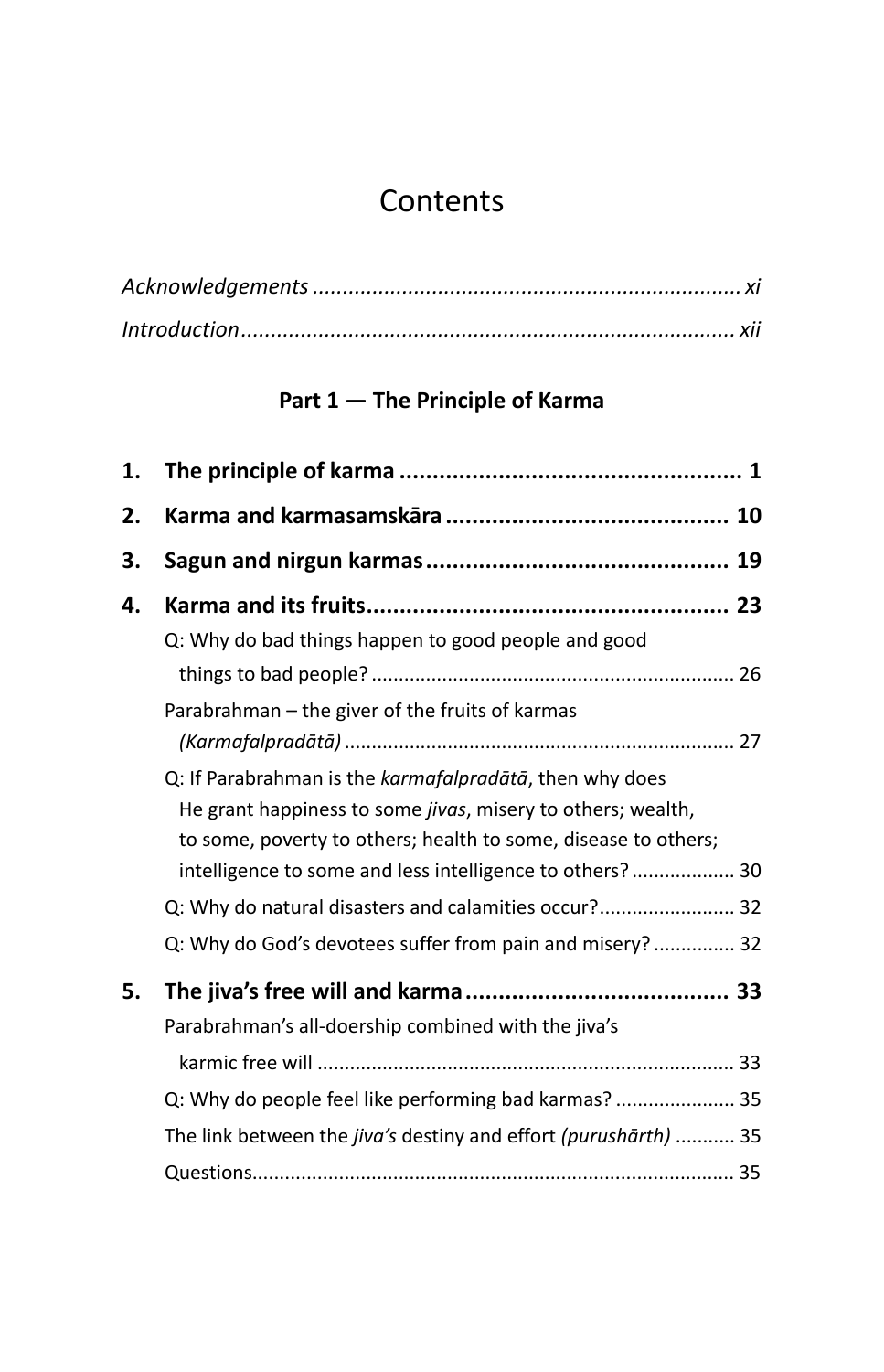|    | Q: How far does Divine grace or a jiva's efforts            |  |
|----|-------------------------------------------------------------|--|
|    |                                                             |  |
| 6. | The effects of eight factors on the principle of karma 41   |  |
|    | The effects of auspicious and inauspicious factors 46       |  |
|    | Q: Despite knowing and realising that God is an ocean       |  |
|    | of bliss and all other objects are full of misery, why does |  |
|    | a bhakta still not develop affection for Him? 47            |  |
|    | Q: What should one do if the eight factors become           |  |
|    |                                                             |  |
| 7. | Karma and the bond of debts (runānubandh) 49                |  |
|    |                                                             |  |

 *Contents* vii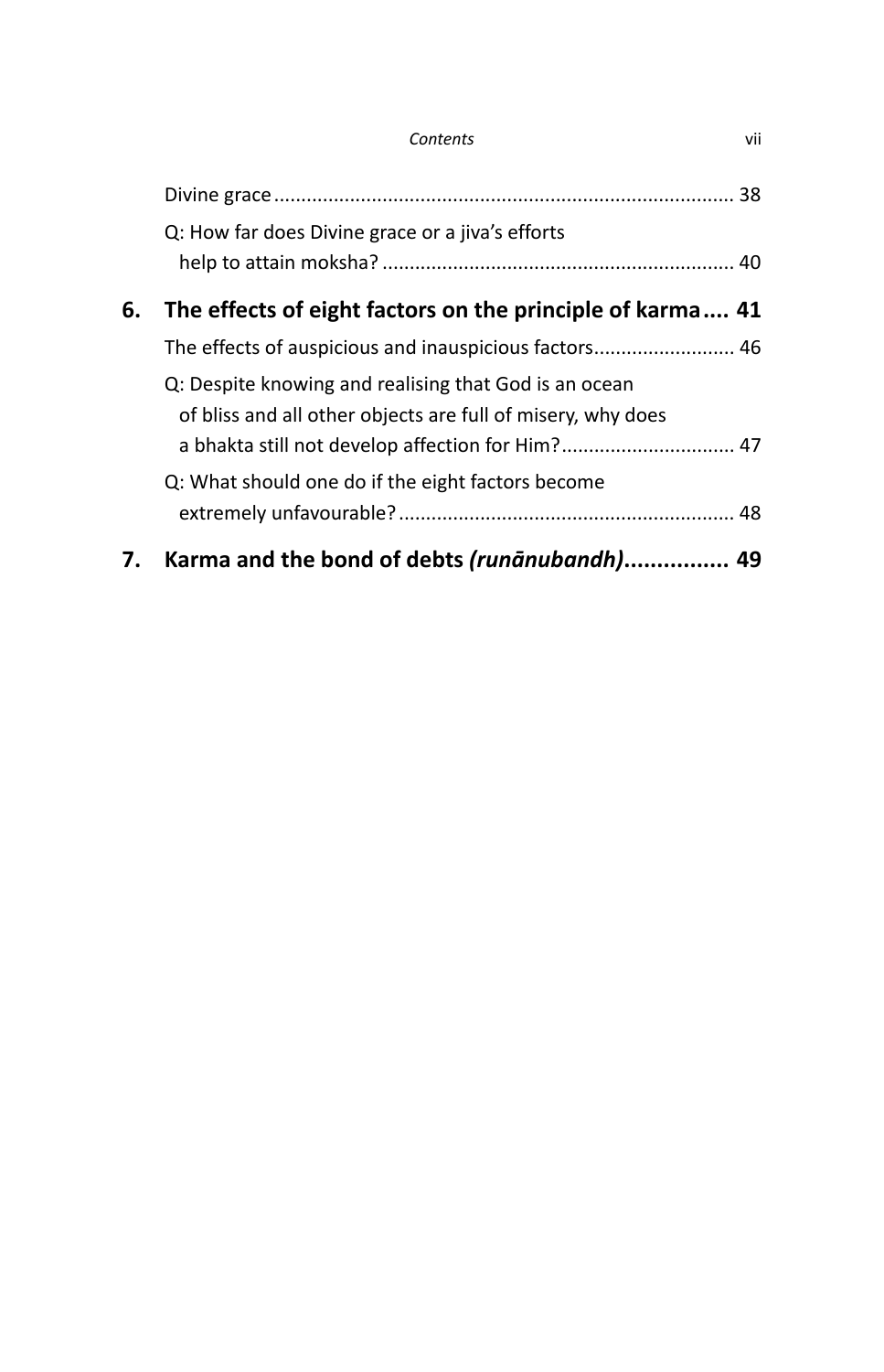## **Part 2 — Reincarnation** *(punarjanma)*

| 8. | The principle of reincarnation in Sanātan Dharma 58 |  |
|----|-----------------------------------------------------|--|
|    | Reincarnation and the jiva's eternal attributes  59 |  |
| 9. |                                                     |  |
|    | 10. The benefits of belief in reincarnation 62      |  |
|    |                                                     |  |
|    |                                                     |  |
|    |                                                     |  |
|    |                                                     |  |
|    |                                                     |  |
|    |                                                     |  |
|    |                                                     |  |
|    |                                                     |  |
|    |                                                     |  |
|    |                                                     |  |
|    |                                                     |  |
|    |                                                     |  |
|    |                                                     |  |
|    |                                                     |  |
|    |                                                     |  |
|    |                                                     |  |
|    |                                                     |  |
|    |                                                     |  |
|    |                                                     |  |
|    |                                                     |  |
|    |                                                     |  |
|    |                                                     |  |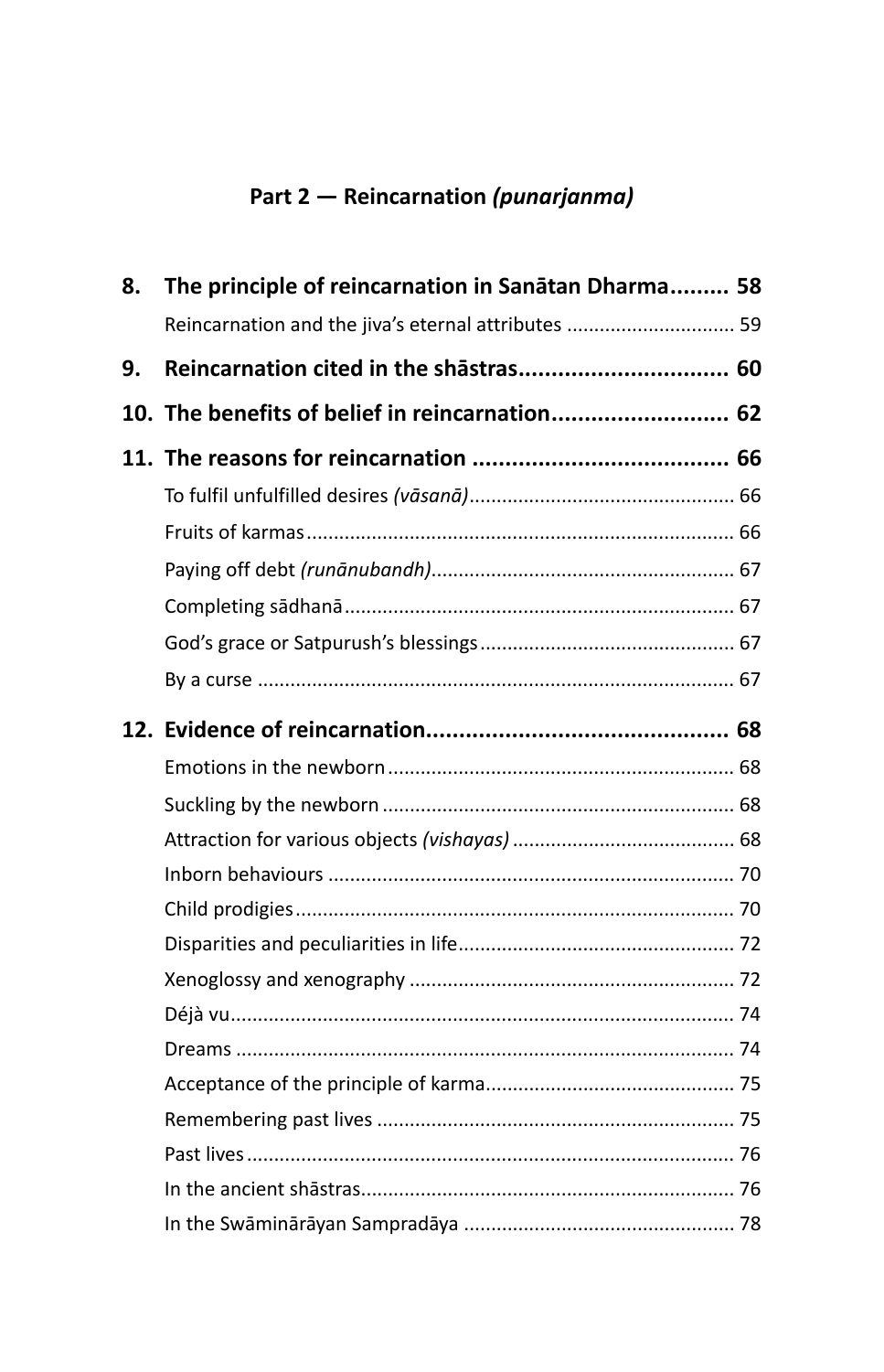| Contents | ÌХ |
|----------|----|
|          |    |

| 14 |                                                                |  |
|----|----------------------------------------------------------------|--|
|    |                                                                |  |
|    |                                                                |  |
|    |                                                                |  |
|    |                                                                |  |
|    |                                                                |  |
|    |                                                                |  |
|    |                                                                |  |
|    |                                                                |  |
|    |                                                                |  |
|    |                                                                |  |
|    | How does the jiva assume another body in future lives? 100     |  |
|    | 16. The jiva's goal: liberation from rebirth  101              |  |
|    |                                                                |  |
|    |                                                                |  |
|    |                                                                |  |
|    | The means to eradicate the causal body and sanchit karmas  102 |  |
|    | Appendix 1 - Yamapuri/Narak (infernal regions)  105            |  |
|    |                                                                |  |
|    |                                                                |  |
|    | Appendix 3 - Brief medical report of Heli Patel's NDE  113     |  |